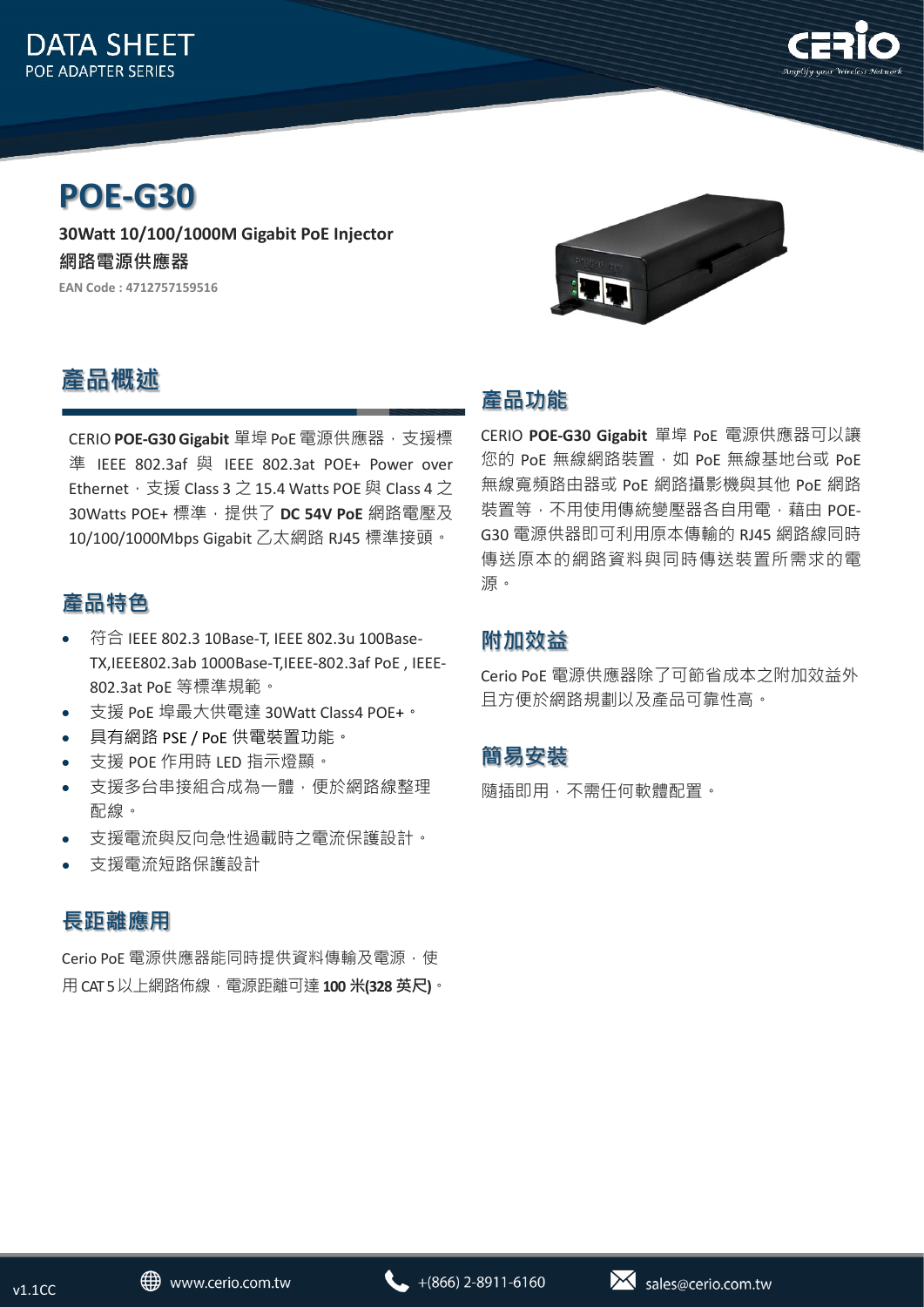



#### POE-G30 硬體外觀

Unit Combination



POE-G30 串接組合



 $v1.1CC$